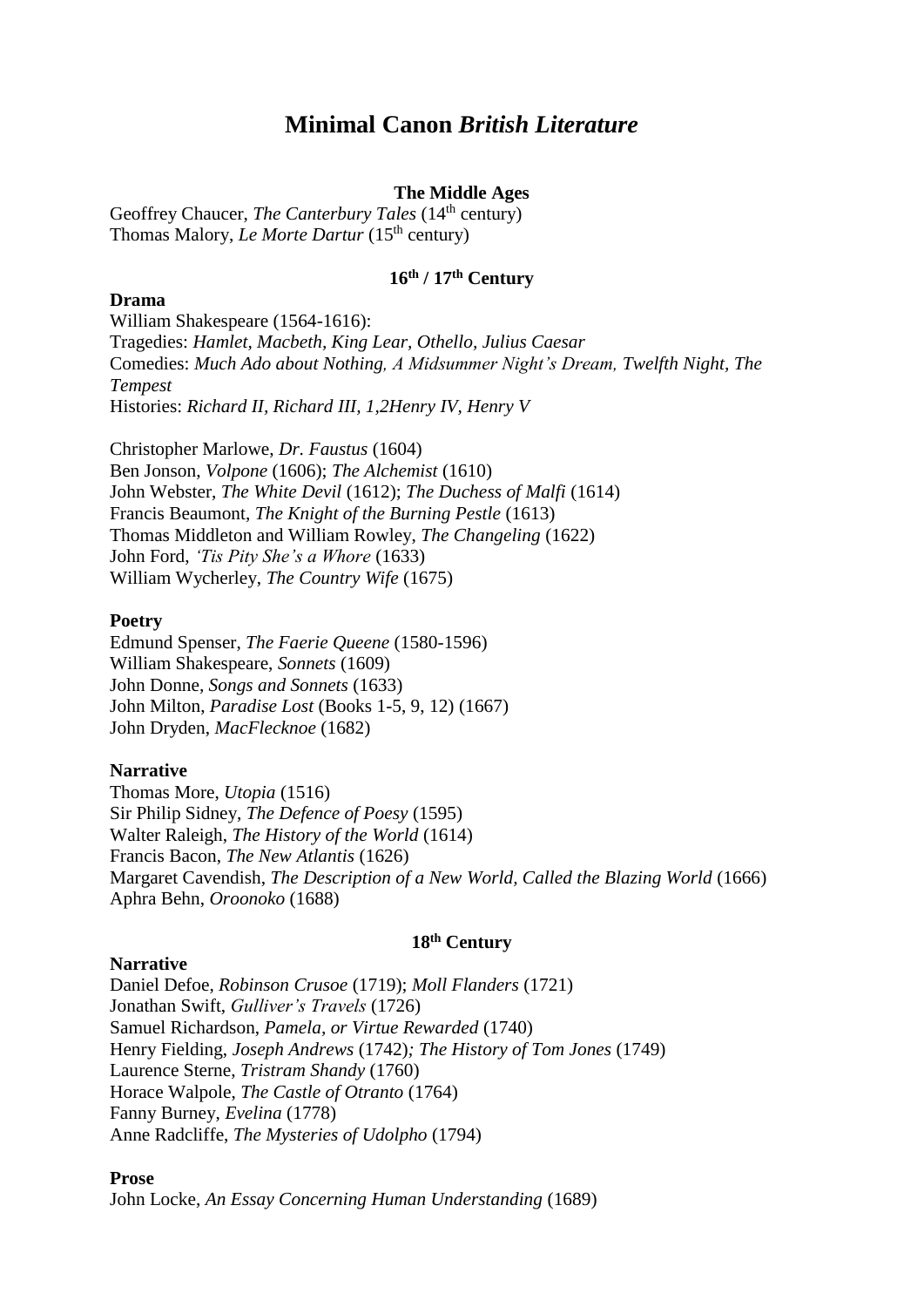Alexander Pope, *An Essay on Criticism (1711); The Rape of the Lock* (1712); *An Essay on Man* (1733/34) Mary Wollstonecraft, *A Vindication of the Rights of Women* (1792)

# **Drama**

Joseph Addison, *Cato* (1713) John Gay, *The Beggar's Opera* (1728) Henry Fielding, *Tom Thumb, a Tragedy* (1730) John Lillo, *The London Merchant* (1731)

# **Late 18th / 19th Century**:

# **Poetry**

William Blake, *Songs of Innocence* (1789)*; Songs of Experience* (1794) Samuel Taylor Coleridge, *Lyrical Ballads* (1798) William Wordsworth, *Poems* (1807), esp. "Tintern Abbey", "I Wandered Lonely as a Cloud", "Upon Westminster Bridge" Lord Byron, *Childe Harold's Pilgrimage* (1812) John Keats, *Poems* (1817), esp. "Ode on a Grecian Urn", "Ode to a Nightingale", "To Autumn" Percy B. Shelley, *Prometheus Unbound. A Lyrical Drama* (1820); *Adonais* (1821) Alfred Lord Tennyson, *Poems* (1842), esp. "The Lady of Shalott", "Ulysses". Matthew Arnold, "Dover Beach" (1867)

# **Prose**

William Wordsworth, *Preface to Lyrical Ballads* (1800/1802) Percy Bysshe Shelley, *A Defense of Poetry* (1821)

# **Narrative**

Matthew Gregory Lewis, *The Monk* (1796) Jane Austen, *Pride and Prejudice* (1813); *Emma* (1816); *Northanger Abbey* (1818) Walter Scott, *Waverley* (1814) Mary Shelley, *Frankenstein* (1818) Charles Robert Maturin, *Melmoth the Wanderer* (1820) Charlotte Brontë, *Jane Eyre* (1847) Emily Brontë, *Wuthering Heights* (1847) William M. Thackeray, *Vanity Fair* (1847/48) Charles Dickens, *David Copperfield* (1849/50)*. Hard Times* (1854); *Great Expectations* (1860/61) Elizabeth Gaskill, *North and South* (1854/55) Wilkie Collins, *The Moonstone* (1868), *The Woman in White* (1859) George Eliot, *The Mill on the Floss* (1860); *Middlemarch* (1871-72) Robert Louis Stevenson, *Treasure Island* (1883); *The Strange Case of Dr. Jekyll and Mr Hyde* (1886) Thomas Hardy, *The Return of the Native* (1887); *Tess of the d'Urbervilles* (1891) Oscar Wilde, *The Picture of Dorian Gray* (1891) H.G. Wells, *The Time Machine* (1895)

## **Drama**

Oscar Wilde, *Lady Windermere's Fan* (1893)*; The Importance of Being Earnest* (1899)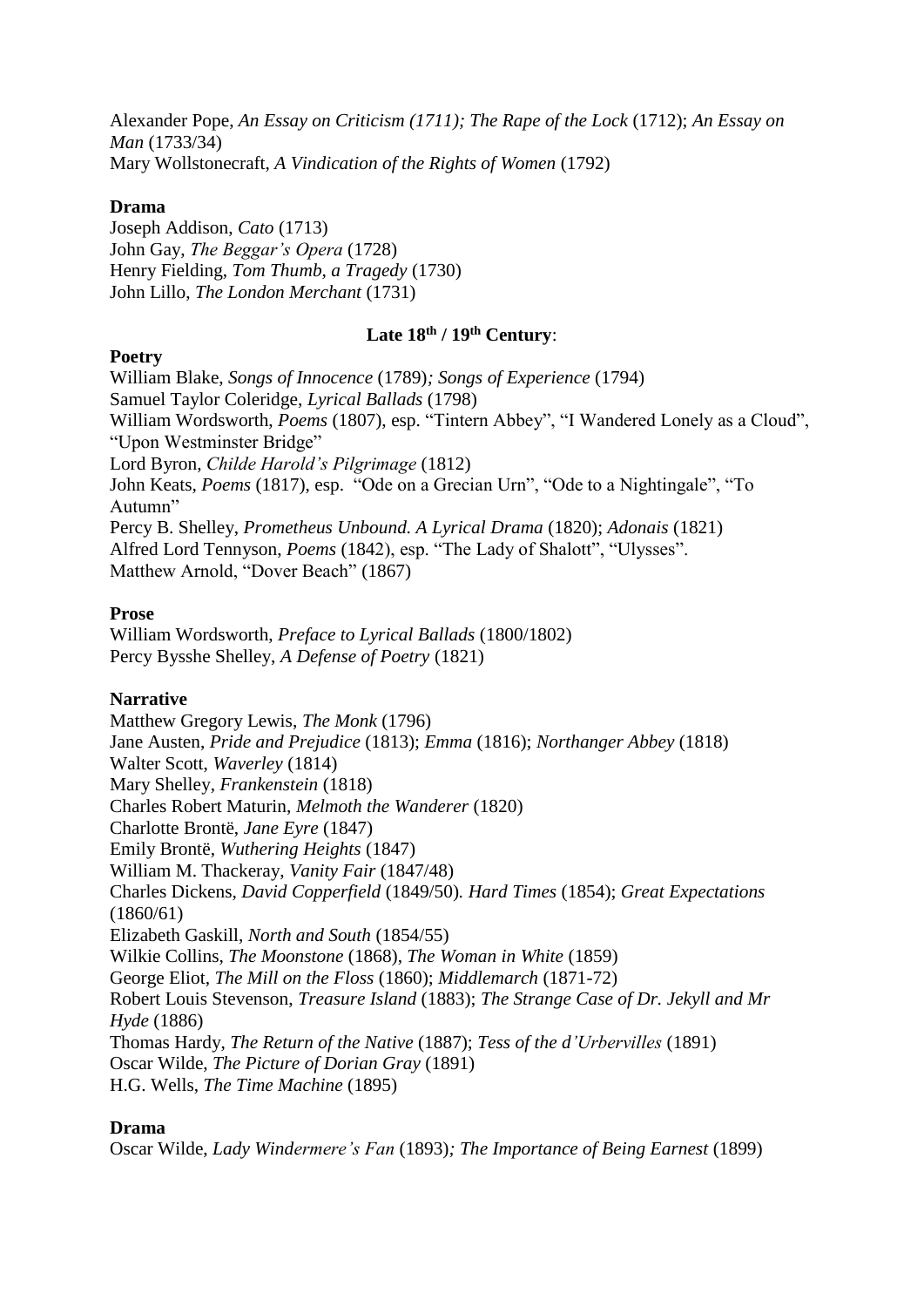## *20th / 21st Century*

#### **Drama**

George Bernard Shaw, *Major Barbara* (1905)*; Pygmalion* (1912) T.S. Eliot, *Murder in the Cathedral* (1935)*; The Cocktail Party* (1950) Samuel Beckett, *Waiting for Godot* (1952) *Endgame;* (1958)*, Happy Days* (1961) John Osborne, *Look Back in Anger* (1957) Harold Pinter, *The Birthday Party* (1957); *The Caretaker* (1960) Tom Stoppard, *Rosencrantz and Guildenstern are Dead* (1967); *Travesties* (1975) Alan Ayckbourn, *The Norman Conquests* (1973)*; House and Garden* (1999) Caryl Churchill, *Top Girls* (1982)

### **Poetry**

T.S. Eliot, "The Waste Land" (1922) Ted Hughes, *Poems: The Hawk in the Rain* (1957) Seamus Heaney, *100 Poems (2018)*

### **Narrative**

Joseph Conrad, *Heart of Darkness* (1899); *Lord Jim* (1900) James Joyce, *Dubliners* (1914); *A Portrait of the Artist as a Young Man* (1916); *Ulysses*  (1922) E. M. Forster, *Howard's End* (1910)*. A Passage to India* (1924) Virginia Woolf, *Mrs Dalloway (1925); To the Lighthouse* (1927)*; Orlando* (1928) D.H. Lawrence, *Lady Chatterley's Lover* (1928) Aldous Huxley*, Brave New World* (1932) Evelyn Waugh, *Brideshead Revisited* (1945) George Orwell, *Animal Farm* (1945); *Nineteen Eighty-Four* (1948); J.R.R. Tolkien, *The Lord of the Rings* (1937-49) William Golding, *Lord of the Flies* (1954) Doris Lessing, *The Golden Notebook* (1962) John Fowles, *The French Lieutenant's Woman* (1969) Iris Murdoch, *The Black Prince* (1973) David Lodge*, Changing Places* (1975) Salman Rushdie, *Midnight's Children* (1981) Antonia S. Byatt, *Possession* (1990) Kazuo Ishiguro, *The Remains of the Day* (1998) John M. Coetzee, *Disgrace* (1999) Zadie Smith, *White Teeth* (2000) Ian McEwan, *Atonement* (2001) David Mitchell, *Cloud Atlas* (2004) Hilary Mantel, *Wolf Hall* (2009) Julian Barnes, *The Sense of an Ending* (2011)

#### **Anthologies**

*The Oxford Anthology of English Literature,* 2 vols. Gen. editors Frank Kermode and John Hollander (Oxford: OUP, 1973). *The Norton Anthology of English Literature,* 2 vols. Gen. editor M.H. Abrams (New York: W.W. Norton and Company, 1986). *Macmillan Anthologies of English Literature*, 5 vols. Gen. editors A. Norman Jeffares and Michael Alexander (London: Macmillan, 1989).